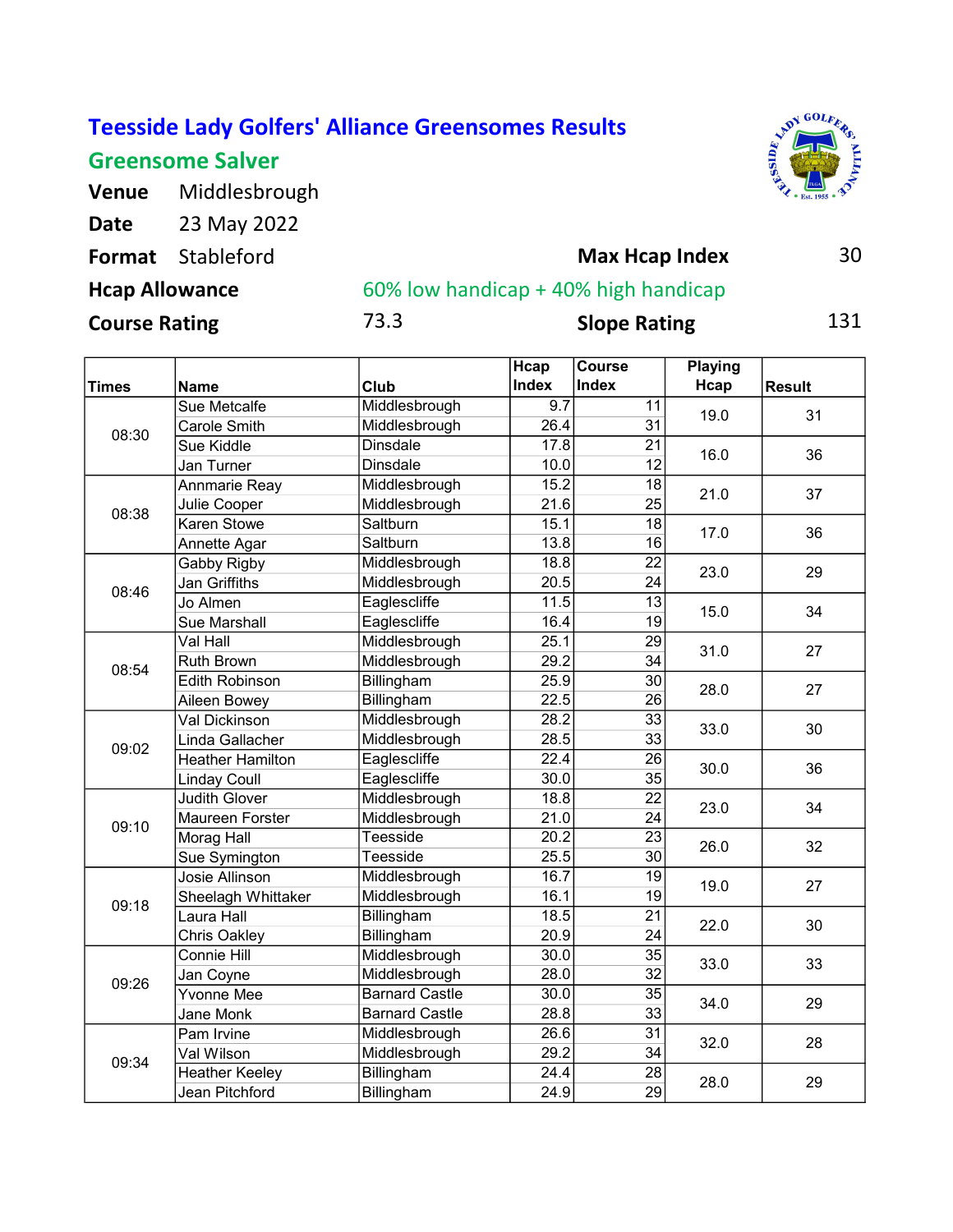### Greensome Salver



| <b>Venue</b> | Middlesbrough            |  |  |  |
|--------------|--------------------------|--|--|--|
| Date         | 23 May 2022              |  |  |  |
|              | <b>Format</b> Stableford |  |  |  |

## Format Stableford **30 Max Hcap Index** 30 Course Rating **73.3** Slope Rating 131 Hcap Allowance **60% low handicap + 40% high handicap**

| <b>Times</b> | <b>Name</b> | Club                 | Hcap<br><b>Index</b> | <b>Course</b><br><b>Index</b> | <b>Playing</b><br>Hcap | <b>Result</b> |
|--------------|-------------|----------------------|----------------------|-------------------------------|------------------------|---------------|
| 09:42        | Lynn Lawton | <b>Middlesbrough</b> | 26.5                 | 31                            | 33.0                   | 33            |
|              | Denise Hill | Middlesbrough        | 30.0                 | 35                            |                        |               |
|              | Judy Kelly  | Eaglescliffe         | 29.0                 | 34                            | 34.0                   | 34            |
|              | Bev Walker  | Eaglescliffe         | 30.0                 | 35                            |                        |               |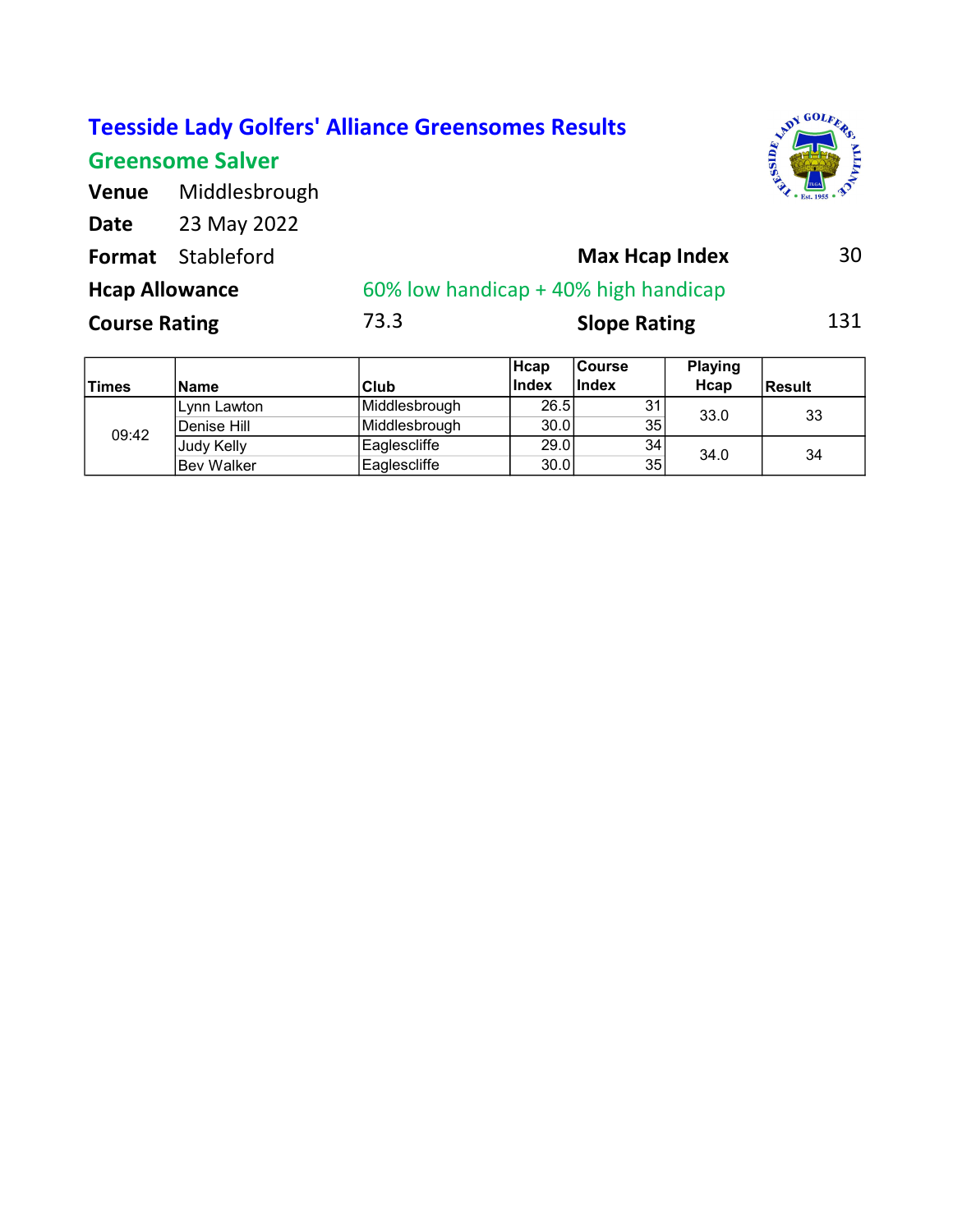## Greensome Salver

Venue Middlesbrough



| Date                  | 23 May 2022              |      |                                      |     |
|-----------------------|--------------------------|------|--------------------------------------|-----|
|                       | <b>Format</b> Stableford |      | <b>Max Hcap Index</b>                | 30  |
| <b>Hcap Allowance</b> |                          |      | 60% low handicap + 40% high handicap |     |
| <b>Course Rating</b>  |                          | 73.3 | <b>Slope Rating</b>                  | 131 |

|              |                        |                         | Hcap              | <b>Course</b>   | <b>Playing</b> |               |
|--------------|------------------------|-------------------------|-------------------|-----------------|----------------|---------------|
| <b>Times</b> | Name                   | Club                    | <b>Index</b>      | <b>Index</b>    | Hcap           | <b>Result</b> |
|              | Rachel McDine          | Middlesbrough           | 28.7              | 33              | 29.0           | 35            |
| 09:50        | Julia Stockham         | Middlesbrough           | 23.7              | 27              |                |               |
|              | <b>Helen Fawcett</b>   | Billingham              | 21.1              | $\overline{24}$ | 27.0           | 30            |
|              | Anne Salway            | Billingham              | 27.2              | 32              |                |               |
|              | Carol Jones            | Billingham              | 15.2              | 18              | 18.0           | 41            |
| 09:58        | Carole Moutrey         | Teesside                | 16.4              | 19              |                |               |
|              | <b>Barbara Hillier</b> | Ingleby Barwick         | 13.6              | 16              | 17.0           | 33            |
|              | Liz Musto              | Ingleby Barwick         | 16.1              | 19              |                |               |
|              | Margaret Liddell       | Wilton                  | 21.3              | $\overline{25}$ | 25.0           | 25            |
| 10:06        | Lynda Drummond         | Wilton                  | 21.7              | 25              |                |               |
|              | Jo Linsley             | <b>Barnard Castle</b>   | 21.5              | $\overline{25}$ | 26.0           | 33            |
|              | <b>Barbara Yorke</b>   | <b>Barnard Castle</b>   | 23.0              | $\overline{27}$ |                |               |
|              | <b>Jane Ellis</b>      | Wilton                  | 19.9              | 23              | 25.0           | 34            |
| 10:14        | Rae Mitchell           | Wilton                  | 23.5              | $\overline{27}$ |                |               |
|              | Sally Harridge-March   | Hunley                  | 30.0              | $\overline{35}$ | 35.0           | 25            |
|              | Pat Pennock            | Hunley                  | 30.0              | 35              |                |               |
|              | Vicky McCabe           | Wilton                  | 22.9              | 27              | 29.0           | 29            |
| 10:22        | Maggie Culley          | Wilton                  | 27.6              | 32              |                |               |
|              | Kate Barker            | Billingham              | 29.0              | 34              | 34.0           | 29            |
|              | <b>Brenda Farrell</b>  | Billingham              | 29.0              | 34              |                |               |
|              | Dot Denham             | <b>Blackwell Grange</b> | 21.5              | 25              | 27.0           | 25            |
| 10:30        | Pat Severs             | <b>Blackwell Grange</b> | 25.6              | 30              |                |               |
|              | <b>Barbara Smith</b>   | Hunley                  | 25.6              | 30              | 23.0           | 27            |
|              | Eleanor Dean           | Hunley                  | 15.2              | 18              |                |               |
|              | Helen Pickersgill      | <b>Blackwell Grange</b> | $\overline{21.5}$ | $\overline{25}$ |                | 32            |
| 10:38        | Carol Casson           | <b>Blackwell Grange</b> | 27.1              | 31              | 27.0           |               |
|              | <b>Glynis Barker</b>   | Saltburn                | 22.7              | $\overline{26}$ | 28.0           | 37            |
|              | Norma Thirkell         | Saltburn                | 27.7              | $\overline{32}$ |                |               |
|              | Jade Cheung            | <b>Blackwell Grange</b> | 18.1              | 21              | 19.0           | 31            |
| 10:46        | Jenny Wong             | <b>Blackwell Grange</b> | 14.7              | 17              |                |               |
|              | Janet Payne            | Saltburn                | 16.3              | $\overline{19}$ | 19.0           |               |
|              | Liz Tucker             | Saltburn                | 17.4              | 20              |                | 32            |
|              | Carol Cooke            | Hunley                  | 22.6              | 26              | 30.0           |               |
| 10:54        | <b>Shirley Day</b>     | Hunley                  | 30.0              | 35              |                | 24            |
|              | Pat Povey              | Saltburn                | 30.0              | 35              | 28.0           | 25            |
|              | Terry Johnson          | Saltburn                | 21.1              | $\overline{24}$ |                |               |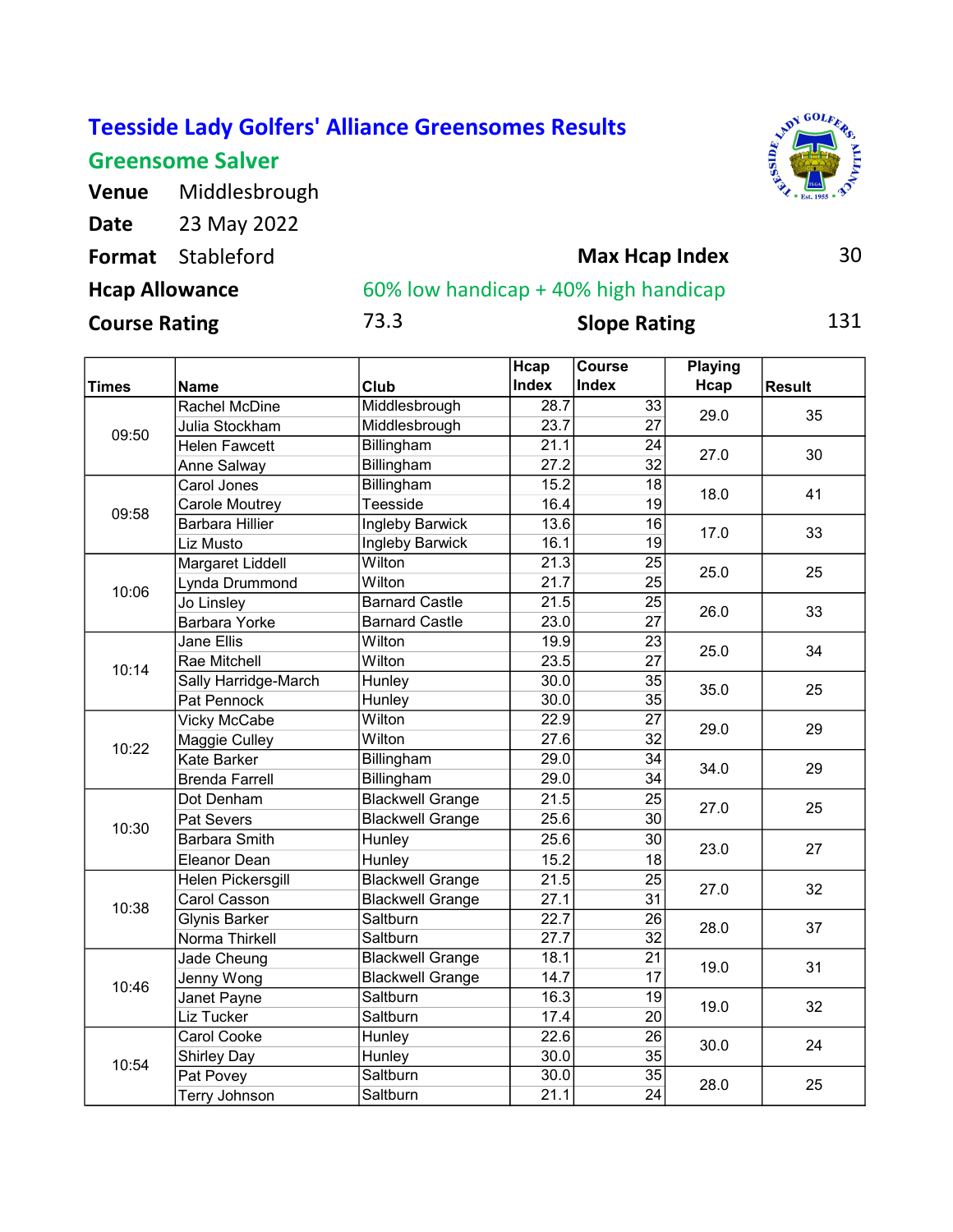## Greensome Salver



| <b>Venue</b>   | Middlesbrough         |  |  |  |
|----------------|-----------------------|--|--|--|
| Date           | 23 May 2022           |  |  |  |
| <b>Foundat</b> | $C + \lambda$ bloford |  |  |  |

| <b>Format</b> Stableford |      | <b>Max Hcap Index</b><br>60% low handicap + 40% high handicap |     |  |
|--------------------------|------|---------------------------------------------------------------|-----|--|
| <b>Hcap Allowance</b>    |      |                                                               |     |  |
| <b>Course Rating</b>     | 73.3 | <b>Slope Rating</b>                                           | 131 |  |

| <b>Times</b> | <b>Name</b>    | Club                 | <b>Hcap</b><br><b>Index</b> | <b>Course</b><br><b>Index</b> | <b>Playing</b><br>Hcap | <b>Result</b> |
|--------------|----------------|----------------------|-----------------------------|-------------------------------|------------------------|---------------|
| 11:02        | Angela Graham  | <b>Middlesbrough</b> | 23.6                        | 27                            | 20.0                   | 33            |
|              | Linday McHardy | <b>Middlesbrough</b> | 14.2                        | 16                            |                        |               |
|              | IJane Adamson  | Romanby              | 19.4                        | 22                            | 24.0                   | 28            |
|              | lPat Fawcett   | Romanby              | 23.2                        | 27                            |                        |               |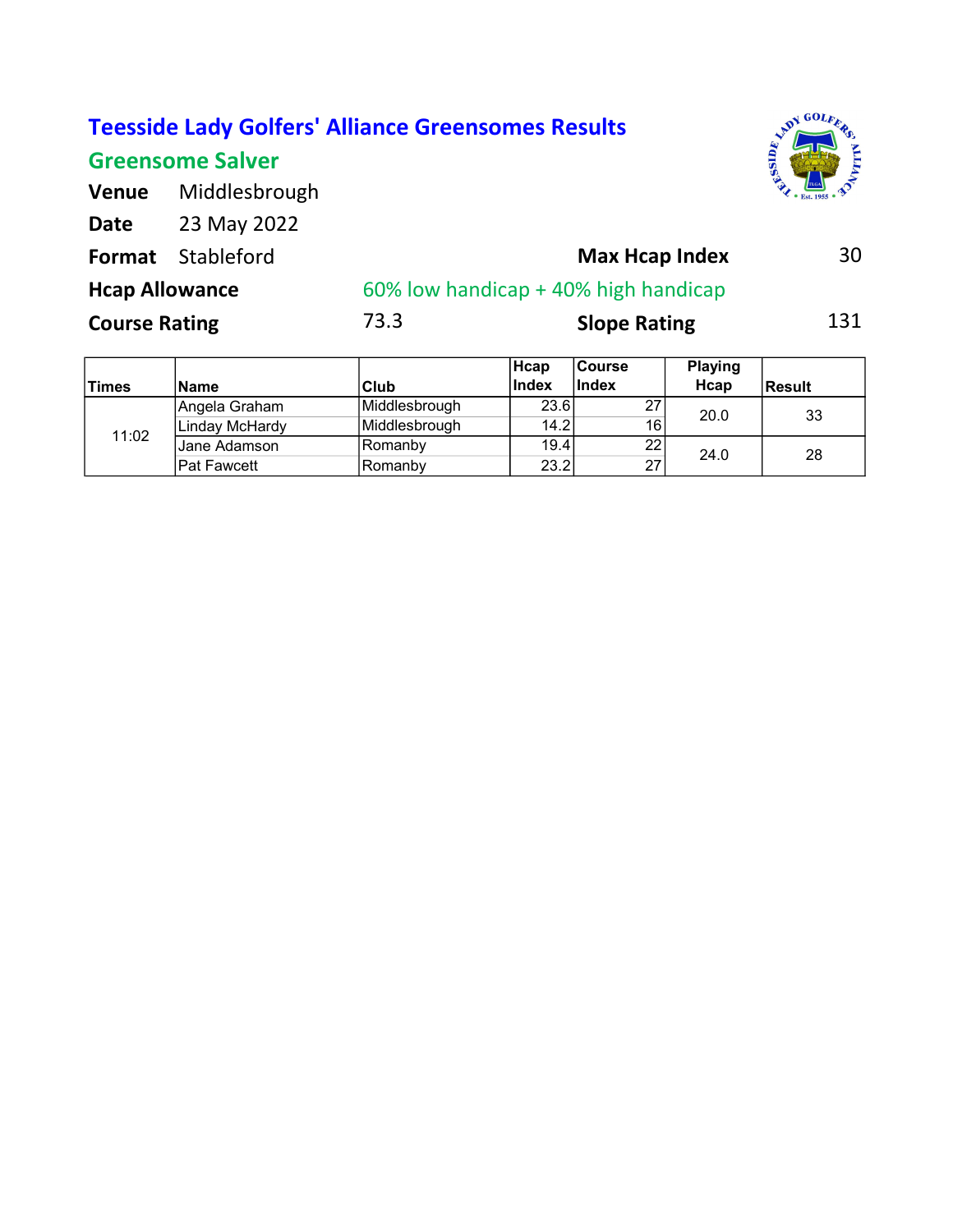## Greensome Salver

Venue Middlesbrough



| Date                  | 23 May 2022              |      |                                      |     |
|-----------------------|--------------------------|------|--------------------------------------|-----|
|                       | <b>Format</b> Stableford |      | <b>Max Hcap Index</b>                | 30  |
| <b>Hcap Allowance</b> |                          |      | 60% low handicap + 40% high handicap |     |
| <b>Course Rating</b>  |                          | 73.3 | <b>Slope Rating</b>                  | 131 |

|              |                          |                         | Hcap         | <b>Course</b>   | <b>Playing</b> |               |
|--------------|--------------------------|-------------------------|--------------|-----------------|----------------|---------------|
| <b>Times</b> | Name                     | Club                    | <b>Index</b> | <b>Index</b>    | Hcap           | <b>Result</b> |
|              | Pam Bruce                | Middlesbrough           | 11.6         | $\overline{13}$ | 19.0           | 28            |
| 11:10        | Olwyn Fraser             | Middlesbrough           | 24.8         | 29              |                |               |
|              | <b>Sheila Bailey</b>     | <b>Catterick</b>        | 16.5         | $\overline{19}$ | 18.0           | 36            |
|              | Davina Matthews          | Catterick               | 14.8         | 17              |                |               |
|              | <b>Yvonne Carruthers</b> | Middlesbrough           | 13.8         | 16              | 22.0           | 32            |
| 11:18        | <b>Janet Ball</b>        | Middlesbrough           | 26.0         | 30              |                |               |
|              | Sandra Jones             | Catterick               | 16.9         | 20              | 24.0           | 28            |
|              | <b>Marion Palmer</b>     | Catterick               | 25.8         | 30              |                |               |
|              | Chris Mowbray            | Middlesbrough           | 30.0         | 35              | 35.0           | 25            |
| 11:26        | Jen Jarvis               | Middlesbrough           | 30.0         | 35              |                |               |
|              | Maureen Wynn             | Teesside                | 30.0         | $\overline{35}$ | 35.0           | 18            |
|              | Jean Quartley            | Teesside                | 30.0         | 35              |                |               |
|              | Meg Leeser               | Teesside                | 20.1         | 23              | 24.0           | 25            |
| 11:34        | <b>Barbara Struthers</b> | Teesside                | 22.3         | $\overline{26}$ |                |               |
|              | Verna Greenwell          | <b>Blackwell Grange</b> | 21.8         | $\overline{25}$ | 26.0           | 31            |
|              | Maggie Young             | <b>Blackwell Grange</b> | 23.8         | 28              |                |               |
|              | <b>Bernice Peakman</b>   | Teesside                | 25.1         | $\overline{29}$ |                | 30            |
|              | Jackie Gill              | Billingham              | 23.0         | $\overline{27}$ | 28.0           |               |
| 11:42        | Louise Fryer             | Eaglescliffe            | 20.7         | $\overline{24}$ | 28.0           | 29            |
|              | Fiona Nield              | Eaglescliffe            | 30.0         | 35              |                |               |
|              | M Fowler                 | Middlesbrough           | 30.0         | 35              |                | 32            |
|              | <b>Shirley Smith</b>     | <b>Barnard Castle</b>   | 26.9         | 31              | 33.0           |               |
| 11:50        | Joan Simpson             | Billingham              | 30.0         | 35              | 34.0           | 21            |
|              | Pat Hallett              | Billingham              | 29.2         | 34              |                |               |
|              | Marilyn Saunders         | Billingham              | 26.7         | $\overline{31}$ |                |               |
|              | Glenys Gibson            | Billingham              | 28.4         | 33              | 32.0           | 22            |
| 11:58        | Sue Spence               | <b>Bishop Auckland</b>  | 19.2         | $\overline{22}$ |                |               |
|              | Sue Holmes               | <b>Bishop Auckland</b>  | 26.3         | 30              | 25.0           | 30            |
|              | <b>Jackie Price</b>      | Wynyard                 | 17.6         | $\overline{20}$ |                |               |
|              | Marilyn Dexter           | Wynyard                 | 23.1         | $\overline{27}$ | 23.0           | 33            |
| 12:06        | Pat Coxon                | Castle Eden             | 12.2         | 14              |                |               |
|              | Sandy Henderson          | Castle Eden             | 30.0         | 35              | 22.0           | 34            |
|              | Jan Palmer               | Wynyard                 | 16.4         | $\overline{19}$ |                |               |
|              | <b>Christine Palmer</b>  | Wynyard                 | 14.4         | 17              | 18.0           | 22            |
| 12:14        | Carol Muwanga            | Castle Eden             | 18.0         | 21              |                |               |
|              | <b>Hilary MacKenzie</b>  | Castle Eden             | 16.6         | 19              | 20.0           | 34            |
|              | <b>Helen Page</b>        | Saltburn                | 28.7         | 33              | 34 U           | 27            |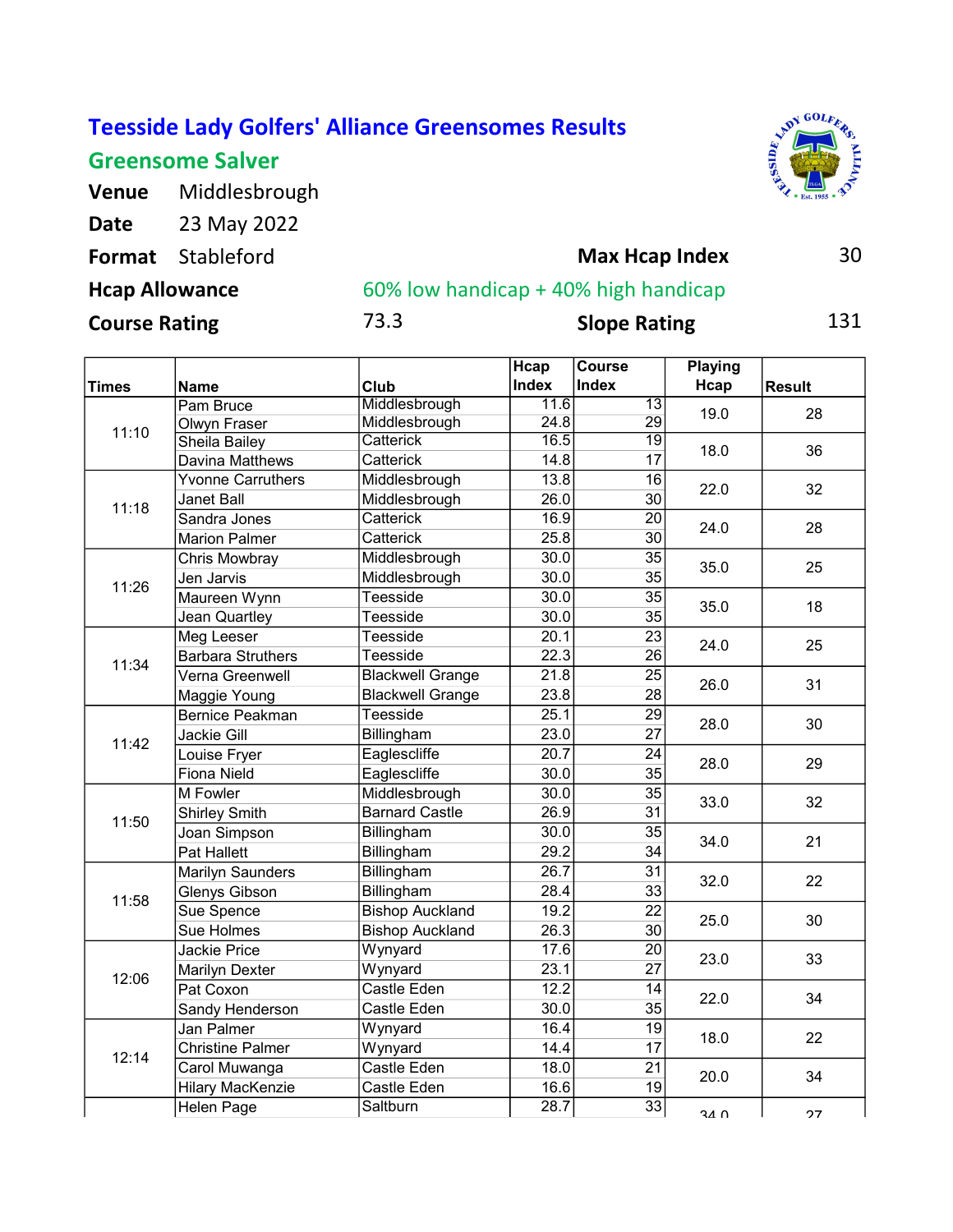|                       | <b>Teesside Lady Golfers' Alliance Greensomes Results</b> |      |                                      | <b>PDY GOLF.</b>   |
|-----------------------|-----------------------------------------------------------|------|--------------------------------------|--------------------|
|                       | <b>Greensome Salver</b>                                   |      |                                      | ausea <sup>d</sup> |
| <b>Venue</b>          | Middlesbrough                                             |      |                                      |                    |
| <b>Date</b>           | 23 May 2022                                               |      |                                      |                    |
| Format                | Stableford                                                |      | <b>Max Hcap Index</b>                | 30                 |
| <b>Hcap Allowance</b> |                                                           |      | 60% low handicap + 40% high handicap |                    |
| <b>Course Rating</b>  |                                                           | 73.3 | <b>Slope Rating</b>                  | 131                |
|                       |                                                           |      |                                      |                    |

|              |                |           | <b>Hcap</b> | ∣Course      | <b>Playing</b> |               |
|--------------|----------------|-----------|-------------|--------------|----------------|---------------|
| <b>Times</b> | <b>Name</b>    | Club      | Index       | <b>Index</b> | Hcap           | <b>Result</b> |
| 12:22        | IKav Mount     | Saltburn  | 30.0        | 35           | ᠊ᠣ᠇᠌᠇          |               |
|              | Ann Hargreaver | Catterick | 29.3        | 34           | 29.0           | 34            |
|              | lPat Wevnes    | Catterick | 22.1        | 26           |                |               |